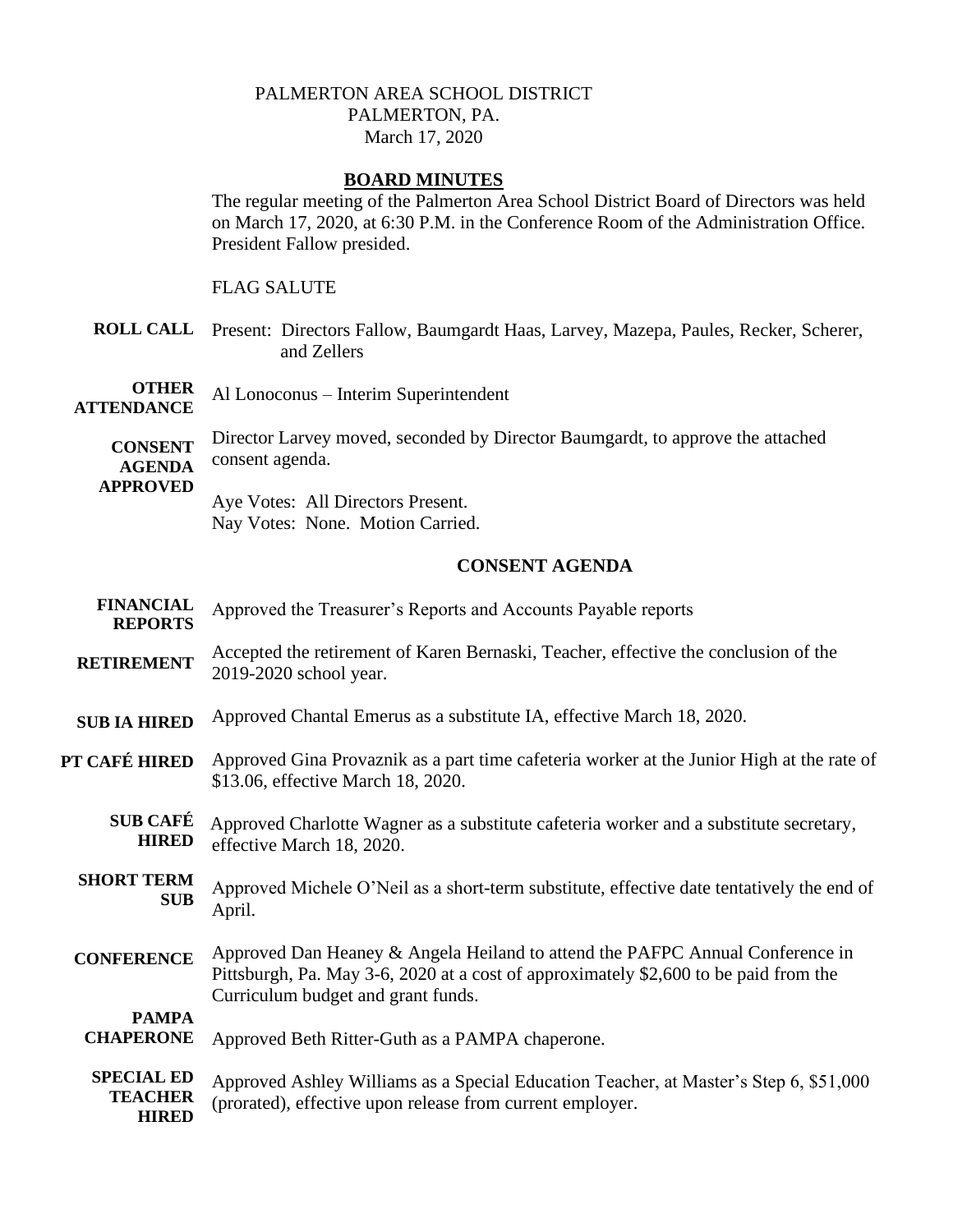| <b>VOL BASEBALL</b><br><b>COACH</b>                                          | Approved Cody Krupa as a Volunteer Baseball Coach for the 2019-2020 season.                                                                                                                                                                                                                                                                                                                                                       |
|------------------------------------------------------------------------------|-----------------------------------------------------------------------------------------------------------------------------------------------------------------------------------------------------------------------------------------------------------------------------------------------------------------------------------------------------------------------------------------------------------------------------------|
| <b>CAFÉ</b><br><b>RESIGNATION</b>                                            | Approved the resignation of Lisa Steigerwalt as a cafeteria worker, effective March 20,<br>2020.                                                                                                                                                                                                                                                                                                                                  |
| <b>TUITION</b>                                                               | Approved the attached tuition reimbursement.                                                                                                                                                                                                                                                                                                                                                                                      |
| <b>IU21 DRIVER</b><br><b>AGREEMENT</b>                                       | Approved the Student Driver Education Program Agreement with CLIU 21, effective<br>July 1, 2020 through June 30, 2021.                                                                                                                                                                                                                                                                                                            |
| <b>SCHOOL</b><br><b>CALENDARS</b>                                            | Approved the revised 2019-2020 school calendar.                                                                                                                                                                                                                                                                                                                                                                                   |
|                                                                              | Approved the 2020-2021 school calendar.                                                                                                                                                                                                                                                                                                                                                                                           |
| <b>CHARTER</b><br><b>SCHOOL</b>                                              | Approved the Resolution Calling for Charter School Funding Reform.                                                                                                                                                                                                                                                                                                                                                                |
| <b>REFORM</b><br><b>RESOLUTION</b>                                           | Accepted the donation of \$405.00 from the Palmerton Drama Club Parents Association<br>to the PHS Drama Activity Club for students working at events and fundraisers for the                                                                                                                                                                                                                                                      |
| <b>DONATION</b>                                                              | Parents Association. These funds are earmarked to be used for the Drama Club NY field<br>trip costs.                                                                                                                                                                                                                                                                                                                              |
|                                                                              | <b>END OF CONSENT AGENDA</b>                                                                                                                                                                                                                                                                                                                                                                                                      |
| <b>BUDGET</b><br><b>TRANSFERS</b>                                            | Director Scherer moved, seconded by Director Zellers, to approve the Budget transfers.                                                                                                                                                                                                                                                                                                                                            |
| <b>APPROVED</b>                                                              | Aye Votes: All Directors Present<br>Nay Votes: None. Motion Carried.                                                                                                                                                                                                                                                                                                                                                              |
| <b>AUTHORIZE</b><br><b>BUSINESS</b><br><b>MANAGER AND</b><br><b>SUPER TO</b> | Director Zellers moved, seconded by Director Mazepa, to authorize the Interim<br>Superintendent and Business Manager to make and release payments during the<br>emergency shutdown.                                                                                                                                                                                                                                               |
| <b>MAKE</b><br><b>PAYMENTS</b>                                               | Aye Votes: All Directors Present<br>Nay Votes: None. Motion Carried.                                                                                                                                                                                                                                                                                                                                                              |
| <b>APPROVE SUB</b>                                                           | Director Larvey moved, seconded by Director Mazepa, to approve Patricia Woginrich as<br>a substitute Teacher, effective March 18, 2020.                                                                                                                                                                                                                                                                                           |
|                                                                              | Aye Votes: Directors Fallow, Haas, Larvey, Mazepa, Paules, Recker, Zellers, and<br>Scherer<br>Nay Votes: None.<br>Abstentions: Director Baumgardt. Motion Carried.                                                                                                                                                                                                                                                                |
| <b>APPROVE</b><br><b>SECOND</b><br><b>READING OF</b><br><b>POLICIES</b>      | Director Recker moved, seconded by Director Zellers, to accept the second reading of<br>and approve the following policies:<br>1. 002<br><b>Authority and Powers</b><br>Organization<br>2. 005<br>Distribution<br>3. 007<br>4. 220<br>Student Expression/Distribution and Posting of Materials<br>5. 233<br>Suspension and Expulsion<br><b>Investment of District Funds</b><br>6. 609<br>7. 621<br>Local Taxpayers Bill of Rights |
|                                                                              | Maintaining Professional Adult/Student Boundaries<br>8. 824                                                                                                                                                                                                                                                                                                                                                                       |